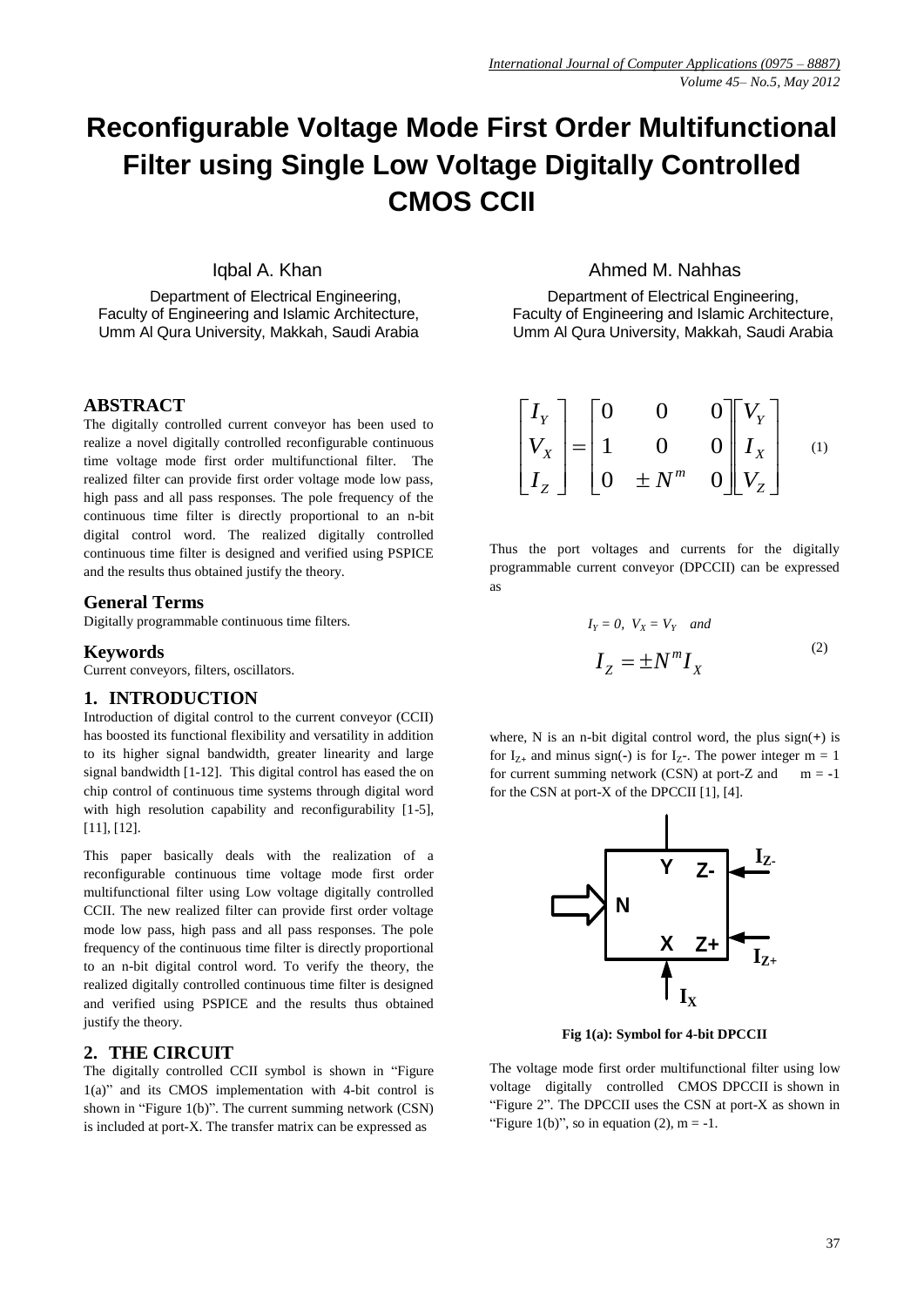

**Fig 1(b): The CMOS implementation of a 4-bit DPCCII with CSN at port X**



$$
T_{AP} = \frac{V_{AP}}{V_{IN}} = -\frac{S - \frac{N}{RC}}{S + \frac{N}{RC}}
$$
 (c)

*N*

The pole frequency  $(\omega_0)$  and the phase angle  $(\phi)$  for the APF can be expressed as follows.

$$
\omega_0 = \frac{N}{RC}
$$
  
\n
$$
\Phi = -2 \tan^{-1} \left( \frac{\omega RC}{N} \right)
$$
\n(4)

From equation (4) it is evident that the pole frequency  $\omega_0$  is directly proportional to the digital control word N. Also the phase can be controlled through N at any constant pole- $\omega_0$ . The control through external digital control word N, facilitate the on chip system control. Thus the multifunctional filter of "Figure 2" can be used as a programmable module of a field programmable analog array (FPAA)[12].

## **3. EFFECT OF NON-IDEALITIES**

Taking the non-idealities of CCIIs into account, the relationship of the terminal voltages and currents can be rewritten as:

$$
V_X = \beta V_Y
$$
  
\n
$$
I_Z = \pm \frac{\alpha I_X}{N}
$$
\n(5)

In equation (5) β is the voltage transfer gain from terminal-Y to terminal-X for the CCII and  $\alpha$  is the current transfer gain

## **Fig 2: The digitally controlled voltage mode first order multifunctional filter**

The routine analysis yields its voltage transfer functions  $T_{LP}$ ,  $T_{HP}$  and  $T_{AP}$  respectively for low pass(LPF), high pass (HPF) and all pass (APF) responses as follows.

$$
T_{LP} = \frac{V_{LP}}{V_{IN}} = \frac{\frac{N}{RC}}{S + \frac{N}{RC}}
$$

$$
T_{HP} = \frac{V_{HP}}{V_{IN}} = \frac{S}{S + \frac{N}{RC}}
$$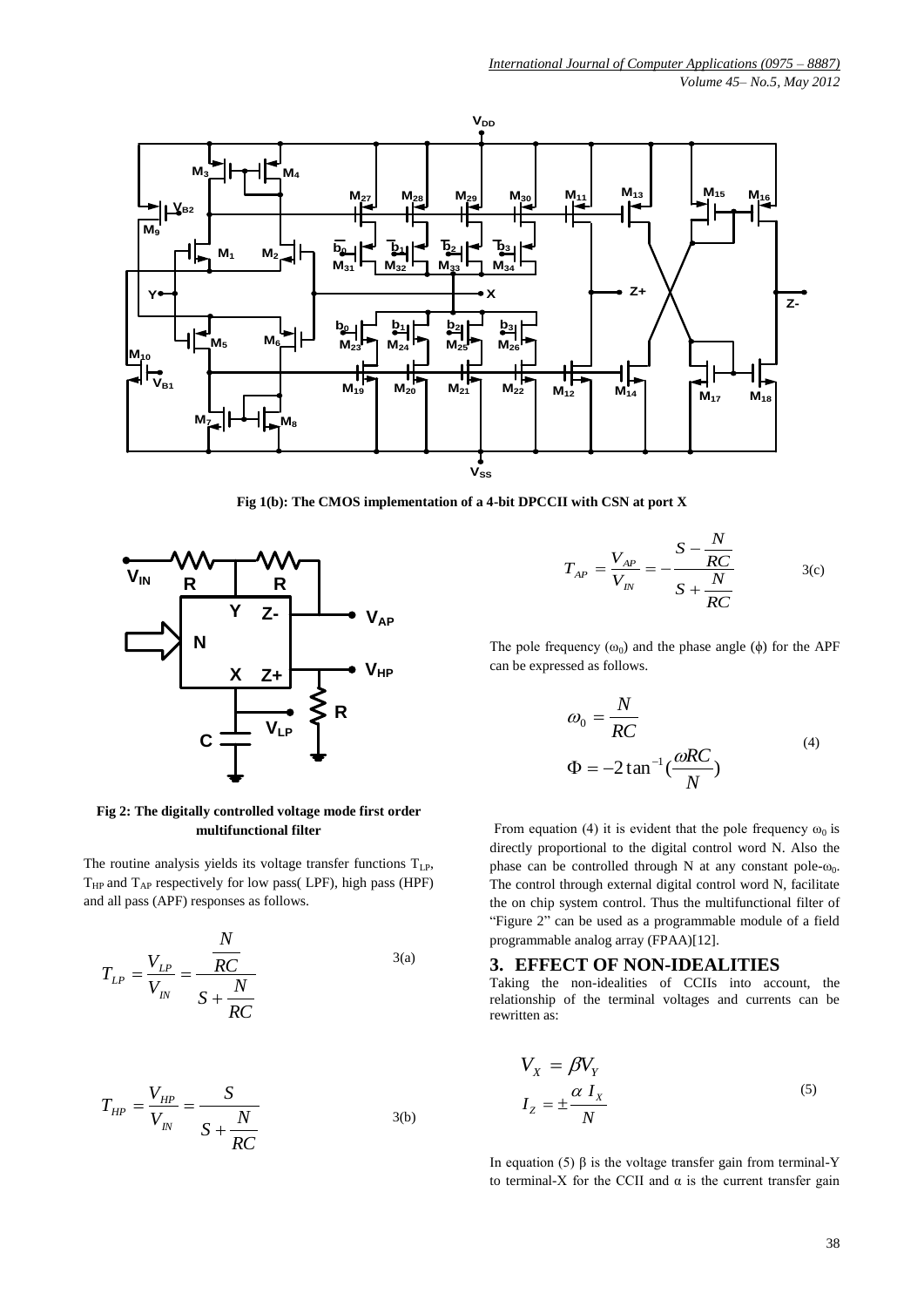for CCII from X to  $Z$ + and  $Z$ - respectively. Using equation (5) the ideal transfer functions given in (3) respectively, yield the following non-ideal transfer functions:

$$
T_{LP} = \frac{V_{LP}}{V_{IN}} = \frac{\frac{N}{\alpha \beta RC}}{s + \frac{N}{\alpha \beta RC}}
$$
 (6a)

$$
T_{HP} = \frac{V_{HP}}{V_{IN}} = \frac{s}{s + \frac{N}{\alpha \beta RC}}
$$
 (6b)

*N*

$$
T_{AP} = \frac{V_{AP}}{V_{IN}} = -\frac{s - \frac{N}{\alpha\beta RC}}{s + \frac{N}{\alpha\beta RC}}
$$
 6(c)

Also the equation (4) reduces to

$$
\omega_0 = \frac{N}{\alpha \beta RC}
$$
  
\n
$$
\Phi = -2 \tan^{-1} \left( \frac{\omega \alpha \beta RC}{N} \right)
$$
 (7)

The equations (6) and (7) show that the pole-frequency and the phase angle ϕ for the APF are slightly affected due to nonidealities.

## **4. DESIGN AND VERIFICATION**

The realized digitally controlled voltage mode first order multifunctional filter of "Figure 2", was designed and verified by performing PSPICE simulation with supply voltage  $\pm$ 0.75V using CMOS TSMC 0.25μm technology parameters. The CMOS DPCCII with 4-bit current summing network at port-X (i.e.  $m = -1$ ) of "Figure 1(b)" was used. The aspect ratios used are given in the "Table 1". The realized filter pole frequency given in equation (4)) was initially designed for a pole frequency of  $\omega_0 = 50$  Krad/sec with N = 1, R = 0.5K $\Omega$ and C =40nF. Then the pole frequency was controlled through 4-bit digital control word N. The observed frequency responses of the all-pass filter for different control words are given in "Figure 3(a)". The input and output wave shapes of the APF at N = 4 and  $\phi = -90^{\circ}$  are shown in "Figure 3(b)". The variation of phase angle with frequency of the APF at different control word was also studied and the results are given in "Figure 3(c)". The frequency responses for the LPF and HPF at different control words are given in Fig.4. Thus the results in "Figure 3" and "Figure 4", clearly confirms the close conformity with the theory.

**Table 1: The aspect ratios of the MOSFETs of the DPCCII**

| <b>MOSFETs</b>                                                             | W<br>um | L µm |
|----------------------------------------------------------------------------|---------|------|
| $M_1, M_2, M_5, M_6$                                                       | 5       | 0.25 |
| $M_3$ , $M_4$ , $M_7$ , $M_8$                                              | 0.5     | 0.5  |
| $M_9 M_{10}$                                                               | 0.5     | 0.25 |
| $M_{11}$ , $M_{12}$ , $M_{13}$ , $M_{14}$ ,                                |         |      |
| $M_{15}$ , $M_{16}$ , $M_{17}$ , $M_{18}$<br>$M_{19} M_{23} M_{27} M_{31}$ | 25      | 0.25 |
| $M_{20}$ , $M_{24}$ , $M_{28}$ , $M_{32}$                                  | 50      | 0.25 |
| $M_{21}$ , $M_{25}$ , $M_{29}$ , $M_{33}$                                  | 100     | 0.25 |
| $M_{22}$ , $M_{26}$ , $M_{30}$ , $M_{34}$                                  | 200     | 0.25 |



**Fig 3(a): Frequency response of AP-Filter at different control word N**



**Fig 3(b): Input and output wave shapes of the AP-Filter at control word N = 4 and**  $\omega_0$  **= 200 Krad/sec, with**  $\phi = -90^{\circ}$ 



**Fig. 3(c). Variation of phase angle of AP-Filter at different control word N**